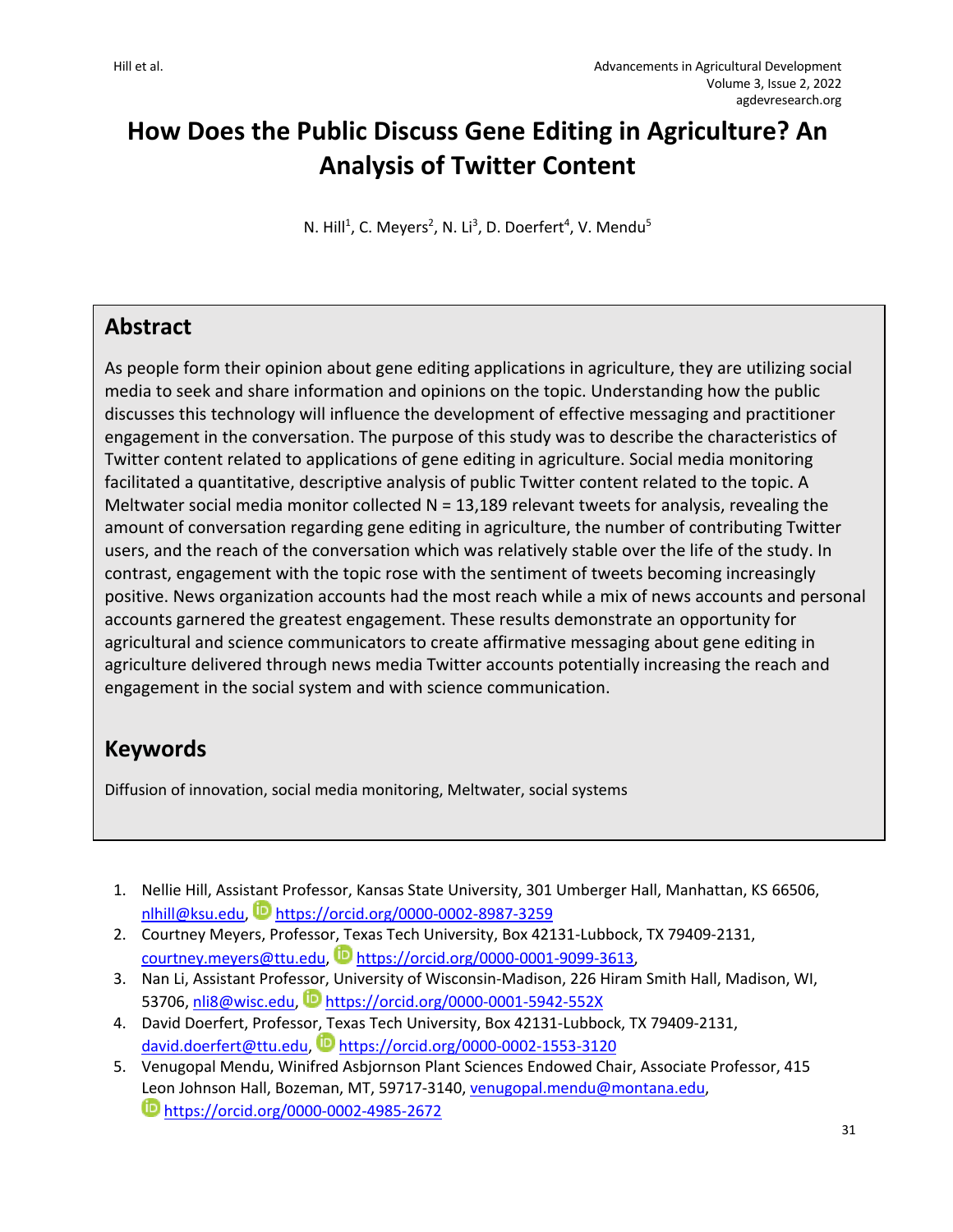## **Introduction and Problem Statement**

Stigmas, misrepresentations, and uproar characteristic of public opinion about genetically modified organisms could carry over to products of gene editing, hampering their potential to meet the challenge of global food demand (Rose et al., 2020; Shew et al., 2018). Science communicators and agriculturalists have an opportunity to stave off such negativity in favor of public appreciation for the complexities of the food system. To harness the potential, time is of the essence (Doxzen & Henderson, 2020; Wirz et al., 2020). Understanding how the public discusses gene editing applications in agriculture would help communicators develop strategies to promote the positive implications of the technology (Brossard, 2019; Wirz et al., 2020).

In general, gene-editing technologies are used for making specific improvements to desired traits in commercial plants and animals (Metje-Sprink et al., 2019). This technology is advantageous because of its superior speed, precision, accuracy, and cost (Metje-Sprink et al., 2019). Unlike genetic modification techniques, gene-editing technologies leave no detectable genetic material (Metje-Sprink et al., 2019). As Turnbull et al. (2021) states, "Scientists aver that gene editing is not 'genetic modification' because the method of introducing changes to the DNA is no different from changes that can occur during conventional breeding or in nature" (p. 3).

The increasing capabilities of gene editing elicit heightened visibility and conversation about the technology (Molteni, 2019). Such discussions take place, in part, online. Social media plays a significant role in viewing and sharing science information as 33% of Americans consider it an important way to get science news (Funk et al., 2017), with 69% getting news in general via Twitter (Mitchell et al., 2021). People who share information on social media want to shape a smart, helpful, and informed online identity (Kraft et al., 2020). People are more honest about their opinions on social media than they are in person (Varma et al., 2017).

Twitter is an excellent means for bridging and encouraging engagement between the public and science, but there is a need to understand how science is being discussed on the platform so communicators can improve platform-specific content (López-Goñi & Sánchez-Angulo, 2018). Previous research has examined Twitter users' perception of human applications of gene editing (Guertin et al., 2018), but a literature review did not find such research specific to agricultural applications. This study investigates how Twitter users are diffusing information regarding agricultural applications of gene editing through the social system of the platform.

## **Theoretical and Conceptual Framework**

Diffusion of innovation theory served as the conceptual framework for this study. This theory posits members of a social system spread information about an innovation through two-way communication using various channels over time (Rogers, 2003). This study focuses on diffusion of information related to gene editing in agriculture through the social system of Twitter.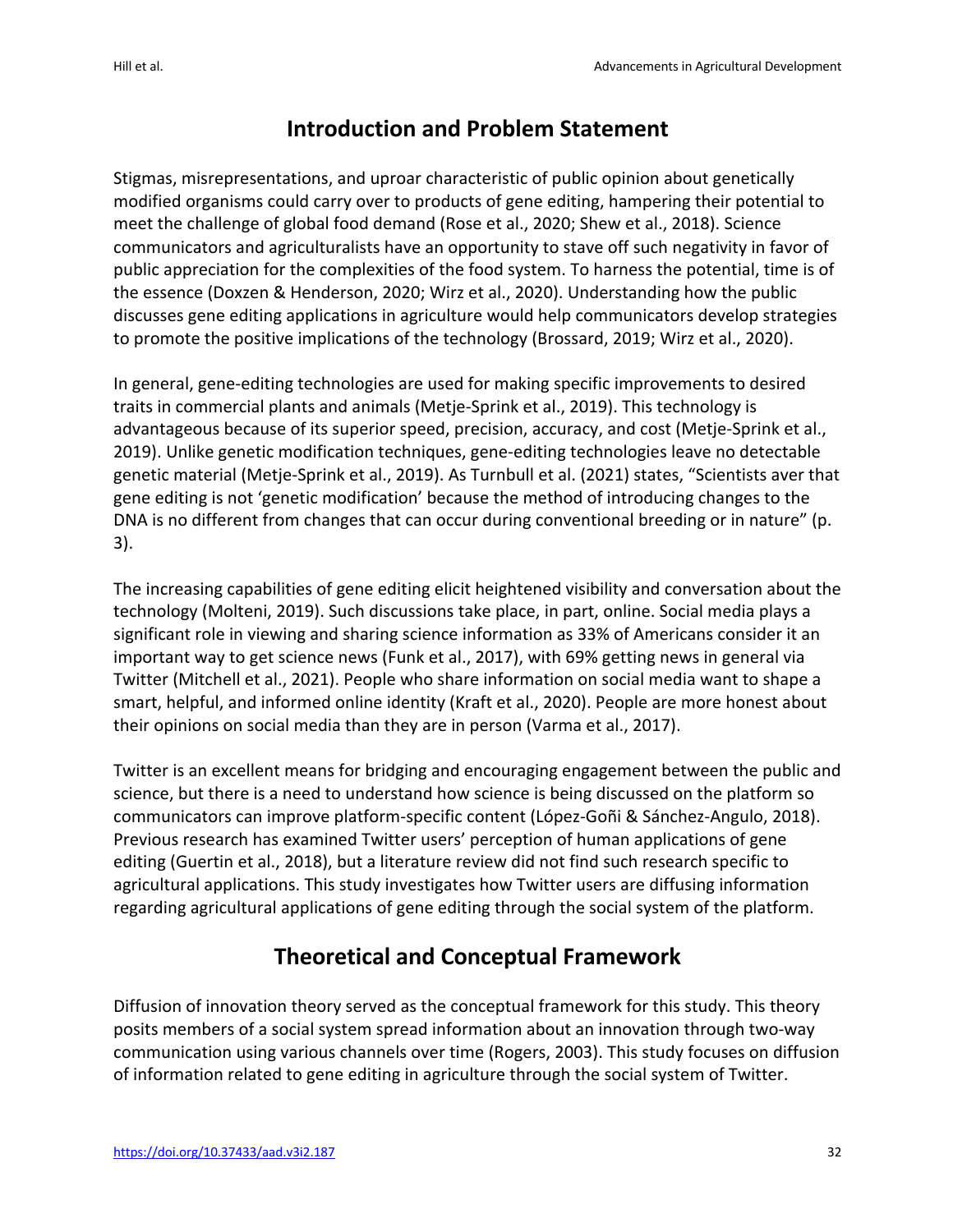Science news is exchanged in this social environment to accomplish the common goal of demystifying the topic for the public (Busquet & Viken, 2019).

An individual becomes aware of the innovation, forms a perspective on it, decides whether to adopt or reject it, takes action on their decision, then seeks validation the right decision was made (Rogers, 2003). Social media use is increasingly used for knowledge sharing (Ahmed et al., 2019). Information perceived as useful and influential to others is more likely to be shared by social media users (Kraft et al., 2020). Research utilizing diffusion of innovation theory has found social media sharing behaviors indicate the sender's approval or acceptance of the information (Kee et al., 2016). The complexity and far-reaching social, health, economic, and national security implications of gene-editing technology make the innovation rife with uncertainty for many (Scheufele et al., 2017). With so many avenues of informational needs, people turn to multiple sources and communication channels, including social media and news media, to gather information to reduce their uncertainty (Rogers, 2003; Scheufele et al., 2017). When regulations, governmental guidance, and laws are established, uncertainty is reduced as availability of information increases about the technological characteristics and definitions of gene editing (Whelan et al., 2020). "It facilitates their decision process (Kat & Oomen, 2007) and the diffusion of innovation" (Whelan et al., 2020, p. 2).

Diffusion is affected by the norms and relationships within a social system (Rogers, 2003). Meng et al. (2018) utilized diffusion of innovation theory as a framework to identify mass media channels widely disseminate information via a tweet because of their large user following. Additionally, interpersonal connections serve as brokers to share information across communities. Tweets from brokers were retweeted by users more often, increasing the virality of the information (Meng et al., 2018). Zhu et al. (2020) also utilized diffusion of innovation theory to study tweets from the Center for Disease Control. Tweets with severity, efficacy, and call-for-action information were shared more rapidly and diffused to a greater number of receivers. In addition, tweets with a negative tone were shared faster and wider than positively toned tweets. Tweets with fewer affiliative words (e.g., ally, together, friend) were also shared more rapidly and to a greater number of receivers. The researchers concluded tweet characteristics have significant effects on diffusion outcomes (Zhu et al., 2020).

Siebert (2019) used diffusion of innovation theory in their framework to conduct a qualitative content analysis of tweets about the genetically-engineered AquAdvantage Salmon™. The author compared the themes of tweets from salmon producers and those from the public. They found producers focused on AquAdvantage Salmon™ as a solution to the complex food problem of meeting heightened demand for seafood while reducing environmental impact. Tweets from the public discussed how natural and safe the salmon was, as well as the need for proper labeling (Siebert, 2019). Siebert (2019) also included the characteristics of innovations (Rogers, 2003) as a means of explaining their findings regarding public hesitancy to accept AquAdvantage Salmon™.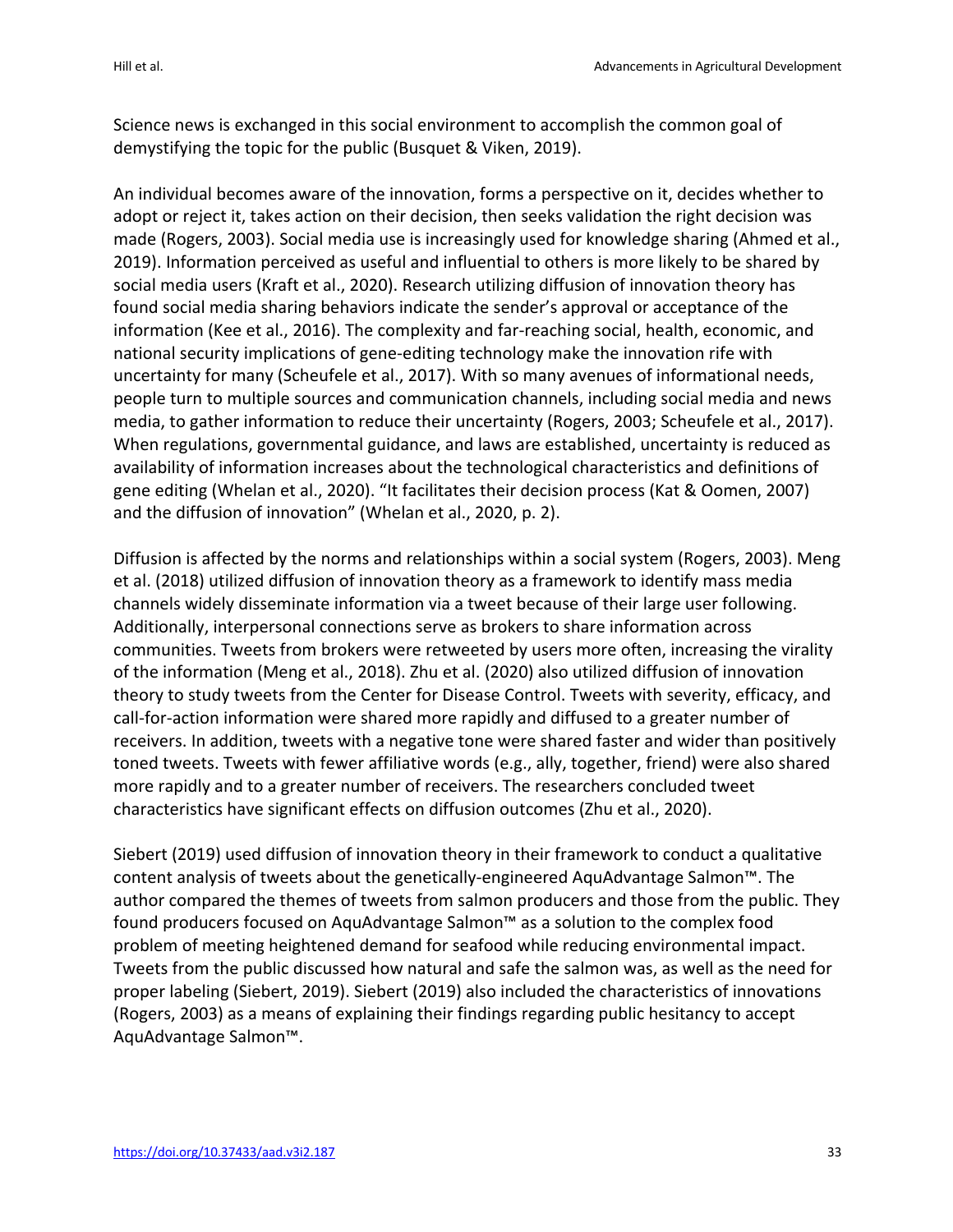## **Purpose**

The purpose of this study was to describe the characteristics of Twitter content related to applications of gene editing in agriculture. The study was guided by the following research questions.

- 1. How many mentions of gene editing applications in agriculture were publicly posted on Twitter between September 1, 2018 and December 31, 2019?
- 2. What was the social reach and engagement of those tweets?
- 3. What was the sentiment of those tweets?
- 4. How does tweet reach and engagement vary based on tweet sentiment?

## **Methods**

Social media monitoring was utilized to facilitate a quantitative, descriptive analysis of content related to gene editing applications in agriculture publicly posted on Twitter between September 1, 2018 and December 31, 2019. Data collection was not possible prior to September 1, 2018 as Meltwater only maintains a rolling 15 months of social media content. Collection concluded at the end of December 2019 due to the volume of tweets collected and the timeframe to complete the study.

Twitter is of particular interest for examining relationships within food systems as its structure and norms defy those of other social media platforms. The diverse usership able to view public accounts, and the continuous sharing of tweets disassemble audience boundaries to construct highly individual accounts contributing to the community at large (Pennell, 2016). According to the Pew Research Center (Wojcik & Hughes, 2019), approximately 22% of adult Americans use Twitter. The median age of a Twitter user is 40 years old, while the median age of a U.S. adult is 47 years old. Twitter users have slightly higher educational attainment than the general U.S. population, with 42% of adult Twitter users having bachelor's degree while 31% of the adult U.S. population has the same degree. Of adult Twitter users who reported their annual household income, 41% said it was higher than \$75,000, while 31% of the general population's annual household income is above that dollar figure (Wojcik & Hughes, 2019). These characteristics, coupled with social media users' desire to portray an online identity that is smart, helpful, and informed, make Twitter users prime candidates to lead acceptance of new technologies (Berger, 2014; Boyd & Ellison, 2007; Rogers, 2003).

Meltwater, a social media monitoring platform, was used to collect the relevant content. A monitor was established within Meltwater using a Boolean search query (available upon request) to identify only content related to gene editing applications in agriculture within the designated time frame. The keywords included in the Meltwater monitor were based on an indepth scan of the scholarly literature and popular press and the various terminology used to discuss gene editing therein (Huang et al., 2016; Johnson, 2015; Tagliabue, 2015; Guertin et al., 2018). Data were limited to the United States because definitions and regulations regarding gene editing differ from country to country (Metje-Sprink et al., 2019). The monitor gathered *N*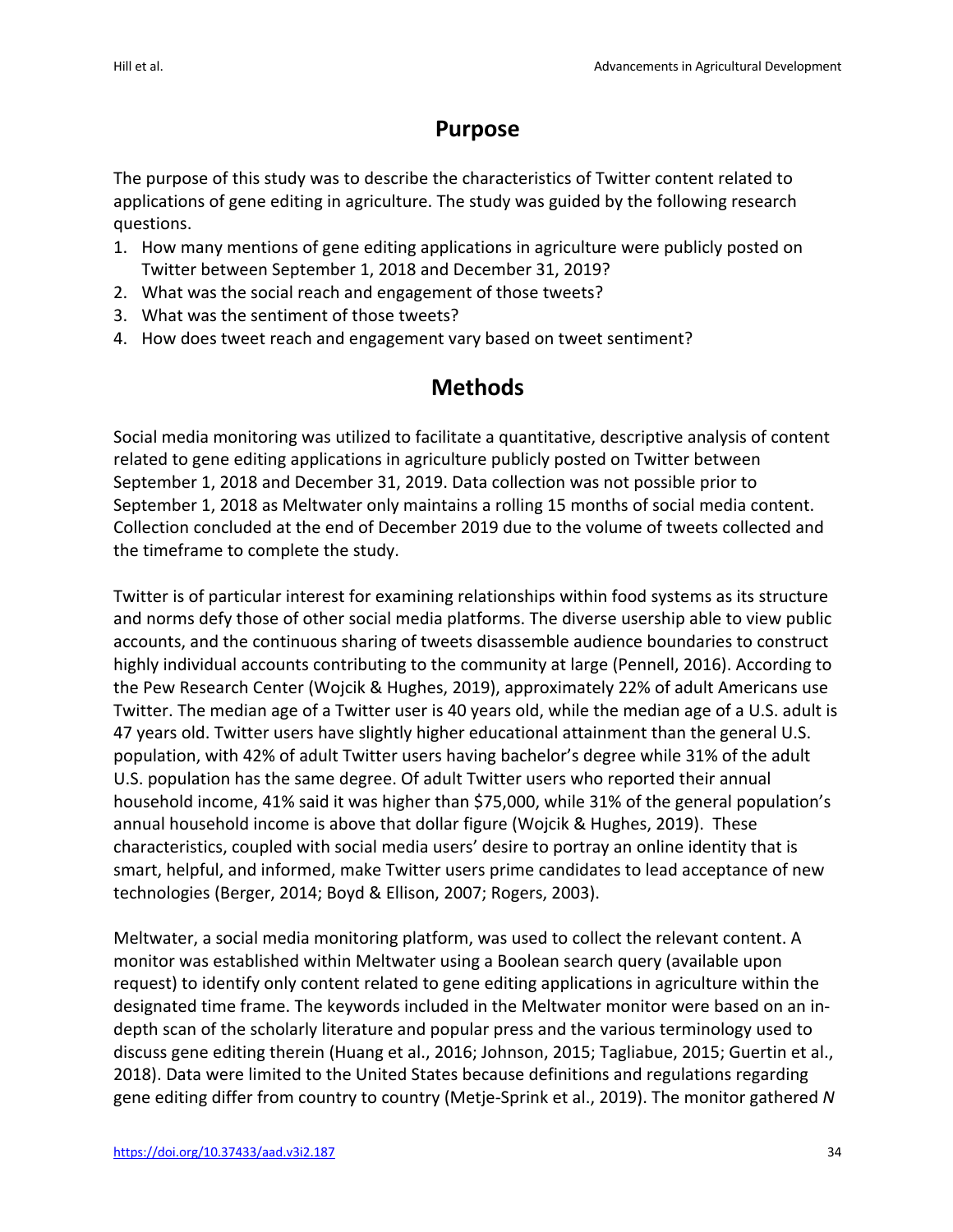= 13,189 public tweets pertaining to the study, constrained by platform data limitations. IBM SPSS v. 25 was used for descriptive and non-parametric statistics to address the research questions. Statistical significance was set *a priori* at < .05 (Field, 2017).

Meltwater creates reports containing each tweet and extensive information associated with it, including the date and time the tweet was published, username of the publisher, full text of the tweet, country of origin, reach of the post (number of followers of the post author), engagement with the post if it is an original tweet (number of replies, retweets, and likes), and sentiment (overall positive, negative, or neutral tone) (Gan, 2021). Sentiment is analyzed by a Natural Language Processing Computational Linguistics algorithm to assess the opinion and emotions of a text and categorize it as positive, negative, or neutral in overall tone (Kadam & Joglekar, 2013; Bishop, n.d.).

Due to the nuanced, informal, and creatively punctuated nature of tweets, there is debate over the best method to mine sentiment from them (Roberts et al., 2018). To illuminate potential differences between manual and automated methods of sentiment analysis, the lead author manually annotated a randomly selected subset of 1% (n = 1,389) of the tweets from the sample (Roberts et al., 2018). Each tweet was read, then assigned into one of three categories (positive, negative, or neutral) based on the overall emotional tone of the tweet (Kadam & Joglekar, 2013; Roberts et al., 2018). Of the 1,389 tweets, 565 were annotated as positive, 363 as neutral, and 461 as negative in overall tone. Meltwater's natural language processing algorithm designated 570 tweets as positive, 146 as neutral, and 673 as negative. Overall, 951 (68.3%) of the subset tweets matched in sentiment assignment.

As examples of tweets the author and Meltwater agreed on in terms of sentiment: @InnovatureNow: Tailgating season is in full swing and thanks to agricultural innovations like gene editing, football food classics can stay in play. (positive); @HealthRanger: New Crispr GMO food is a dangerous experiment so don't be a lab rat that eats it! https://t.co/Fxi0zpYQua #crisprdanger #dangerousfood (negative); @CellBioNews170: Nature plants review explores the current state and future of CRISPR technology in crops https://t.co/zjkhQWmWJe (neutral).

While manual annotation allows a human to identify tone in a message and appreciate the sentiment of words in context, the subjectivity of the process in combination with the volume of tweets in need of coding are important limitations to this method of sentiment analysis (Resch et al., 2016; Roberts et al., 2018). Limitations are an inherent part of research. No social media monitoring tool or sentiment analysis algorithm is perfect, so platforms other than Meltwater should be used to assess differences in analysis. Meltwater was chosen for this study due to funding availability and application for practical use.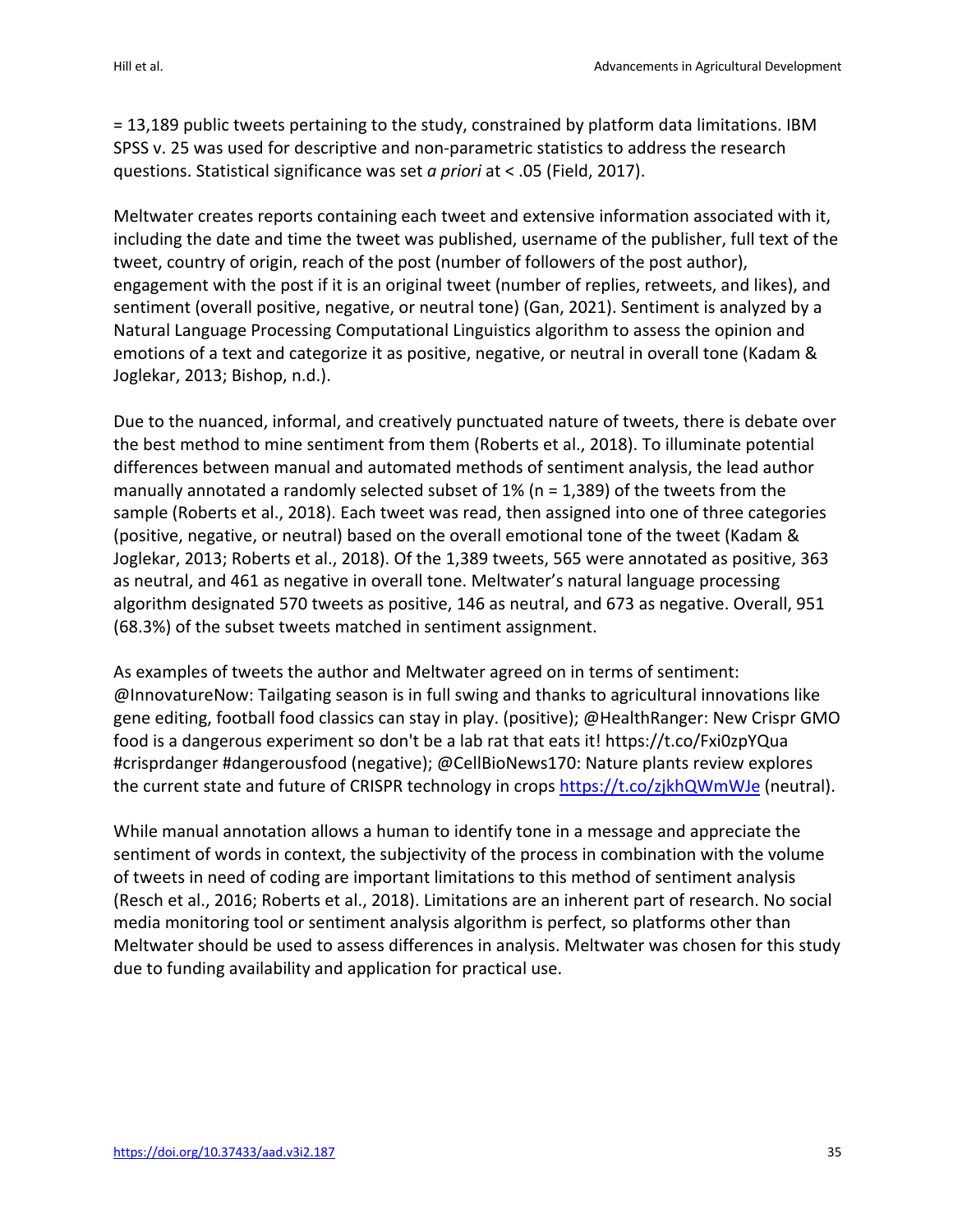## **Findings**

### **RQ1: How many mentions of gene editing applications in agriculture were publicly posted on Twitter between September 1, 2018, and December 31, 2019?**

During the time frame of the study, there were 13,189 mentions of gene editing related to agriculture on Twitter that met the search criteria. Of those, 3,576 were posted in the last quarter of 2018 and 9,614 were posted in 2019. Those tweets were publicly posted by 5,824 unique users (individual accounts without duplication). Figure 1 displays the changes in frequency (or numerical count) of tweets and unique users contributing to the conversation by month during the search period for the study.

### **Figure 1**



*Frequency of Gene editing in Agriculture Tweets and Unique Twitter Users Contributing*

### **RQ2: What was the social reach and engagement of those tweets?**

Tweets pertaining to the study had the potential to reach 266,554,740 Twitter users. Reach is the number of Twitter users who may see the tweet, calculated based on the number of followers of the post author (Gan, 2021). Peak reach occurred in May 2019 with 147,919,414 potential viewers of tweets regarding gene editing in agriculture. Figure 2 presents the changes in reach during the time period of the study.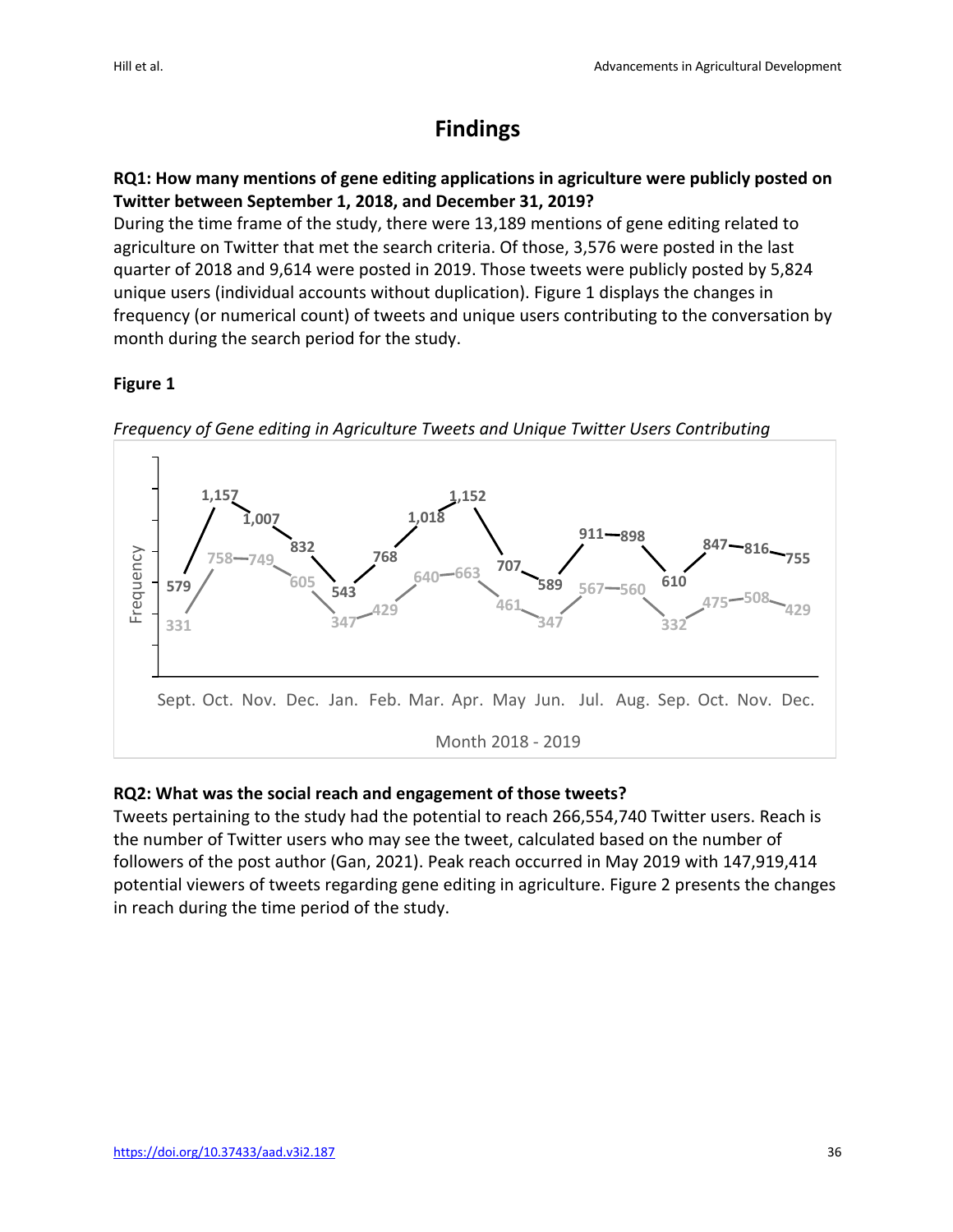### **Figure 2**



*Reach of Gene Editing in Agriculture Tweets*

As the reach of a tweet is calculated based on the number of followers of the post author, the top 10 Twitter accounts in terms of reach are presented in Table 1.

#### **Table 1**

| <b>Account Name</b> | <b>Account Type</b>     | Reach      |  |
|---------------------|-------------------------|------------|--|
| nytimes             | News Media              | 43,472,723 |  |
| <b>WIRED</b>        | News Media              | 10,349,781 |  |
| ScienceNews         | News Media              | 2,814,784  |  |
| businessinsider     | News Media              | 2,586,572  |  |
| WIREDScience        | News Media              | 2,013,565  |  |
| TheAtlantic         | News Media              | 1,828,854  |  |
| <b>CNET</b>         | News Media              | 1,621,044  |  |
| sciencemagazine     | News Media              | 1,246,320  |  |
| <b>NYTScience</b>   | News Media              | 1,150,285  |  |
| RogueNASA           | <b>Personal Account</b> | 868,282    |  |

*Gene Editing in Agriculture Top 10 Twitter Accounts Regarding Reach*

Original tweets pertaining to the study resulted in a total of 24,067 engagements, which are replies, retweets, and likes associated with an original tweet (Gan, 2021). Average engagement with individual tweets was 7.43 (SD = 17.69). Engagement with individual tweets ranged from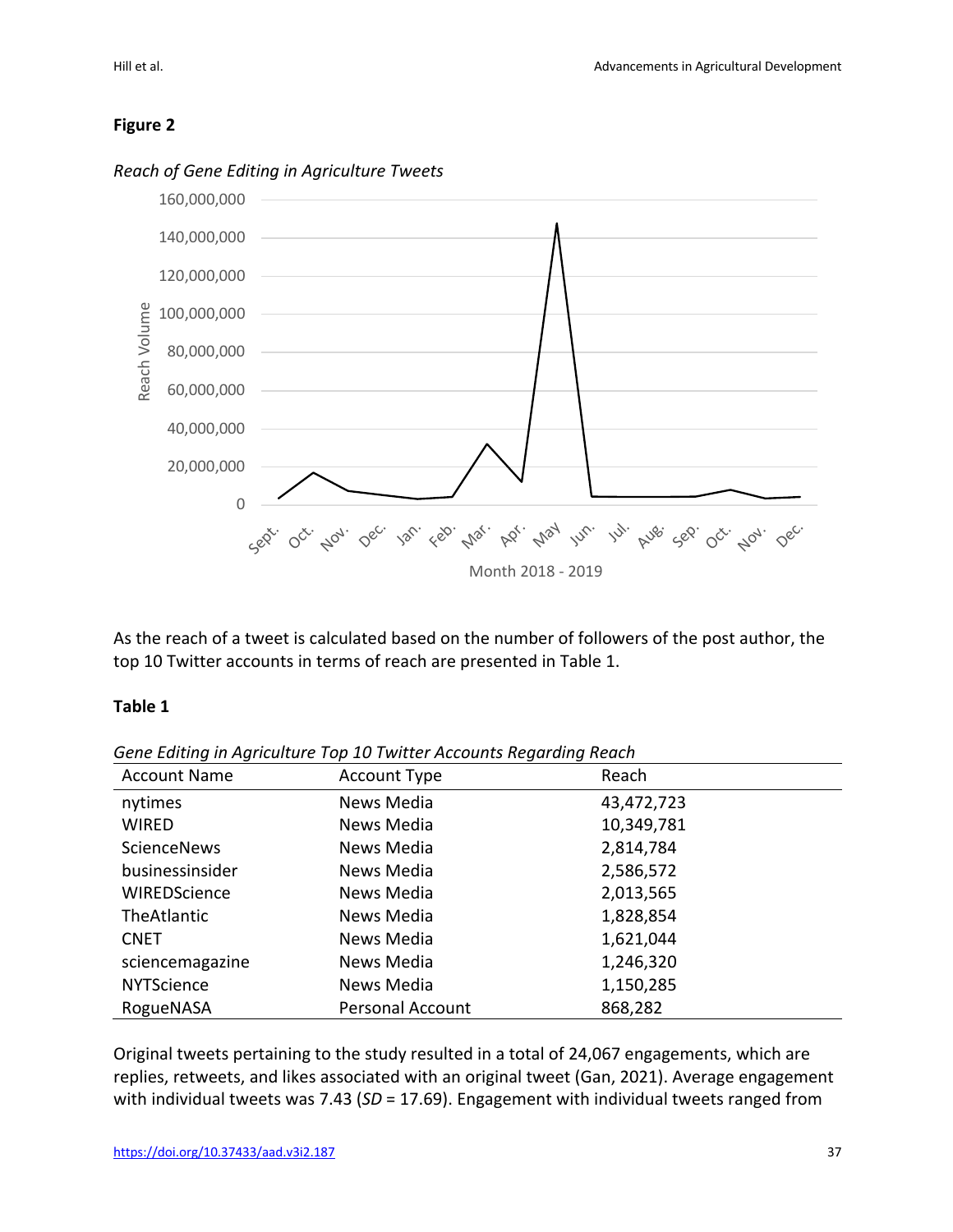zero to 452. Figure 3 presents engagement with tweets and frequency of tweets during the time period of the study.

### **Figure 3**



*Frequency and Engagement with Gene Editing in Agriculture Tweets*

External to Meltwater's reporting, the proportion of retweets to original tweets was calculated as an indicator of interaction over the entire search (Grabbert et al., 2019). Of the 13,189 tweets collected, 7,022 (53.2%) were retweets, indicating high interaction among accounts participating in the conversation about gene editing in agriculture (Grabbert et al., 2019). The top 10 Twitter posts in terms of engagement are presented in Table 3.

### **Table 3**

| <b>Account Name</b> | Tweet                                                                                                                                                                                                                                                                                                                      | Engagement |
|---------------------|----------------------------------------------------------------------------------------------------------------------------------------------------------------------------------------------------------------------------------------------------------------------------------------------------------------------------|------------|
| ajitjohnson n       | Researchers used CRISPR before birth in an<br>animal model to treat a lethal lung disease<br>that causes death within hours after birth.<br>This study shows that in utero editing could<br>be a promising new approach for treating<br>fatal diseases before birth.<br>https://t.co/gqC4YelUMo<br>https://t.co/i1FtvMnwmz | 452        |
| nytimes             | The world's first Crispr snails might help clear<br>up a mystery of left/right asymmetry in the<br>animal kingdom https://t.co/GwZxifW4CR                                                                                                                                                                                  | 334        |

*Gene Editing in Agriculture Top 10 Twitter Posts Regarding Engagement*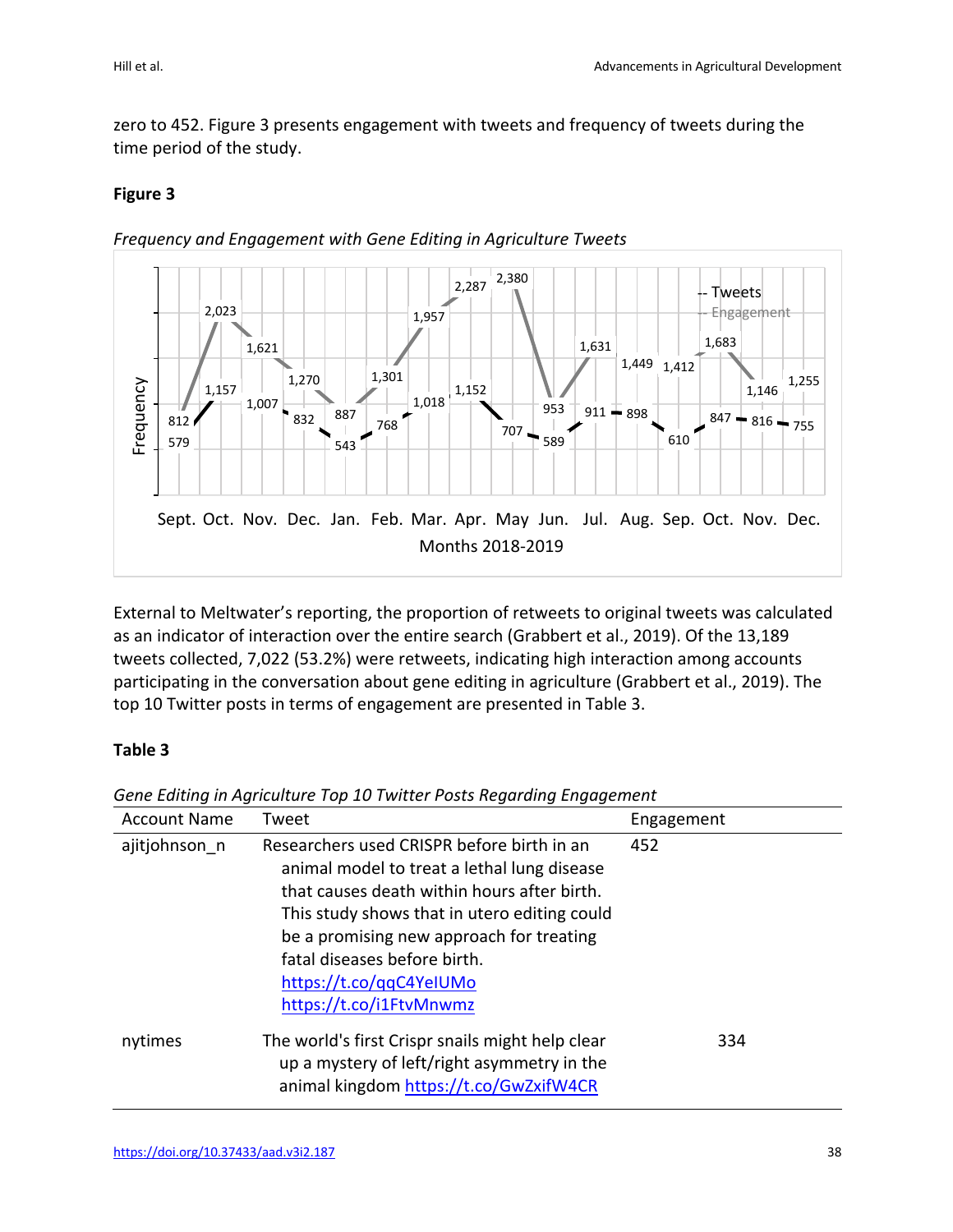| <b>Account Name</b> | Tweet                                                                                                                                                                                                                                                                                                    | Engagement |
|---------------------|----------------------------------------------------------------------------------------------------------------------------------------------------------------------------------------------------------------------------------------------------------------------------------------------------------|------------|
| nytimes             | The world's first Crispr snails might help clear<br>up a mystery of left/right asymmetry in the<br>animal kingdom https://t.co/ptdPhaaSFt                                                                                                                                                                | 320        |
| nytimes             | The world's first Crispr snails might help clear<br>up a mystery of left/right asymmetry in the<br>animal kingdom https://t.co/R3EIWOXcrL                                                                                                                                                                | 243        |
| Incarnated ET       | Scientists cure mice of HIV for first time in<br>groundbreaking study using CRISPR A group<br>of scientists have, for the first time,<br>eliminated HIV DNA from the genomes of<br>living animals, in what is being described as<br>a critical step towards developing a cure for<br>the AIDS virus.     | 209        |
| AgBioWorld          | Japan understands that gene-editing like<br>#CRISPR is not GMO, just plain old<br>mutagenesis with knowledge & precision!<br>So, Genome-edited food products to go on<br>sale in Japan, minus scary labelling or<br>unnecessary regulatory burden<br>https://t.co/VpbSW4PkMu                             | 184        |
| AgBioWorld          | Whoa! A major breakthrough in sorghum,<br>gene editing has elevated the protein of<br>this important crop from 9-10% to a<br>staggering 15-16%. Also improved<br>digestibility. A big deal for Africa & India,<br>another reason to embrace NBT, remove<br>regulatory hurdles<br>https://t.co/2WBlEECemA | 165        |
| <b>IDSAInfo</b>     | Is #HIV a curable disease? A new study<br>suggests yes, as researchers find success in<br>eliminating the disease from an infected<br>animal's genome through a combo of<br>modified ARV treatment & gene-editing<br>tool CRISPR-cas9. https://t.co/hrqZc4hATU<br>#EndHIVEpidemic                        | 122        |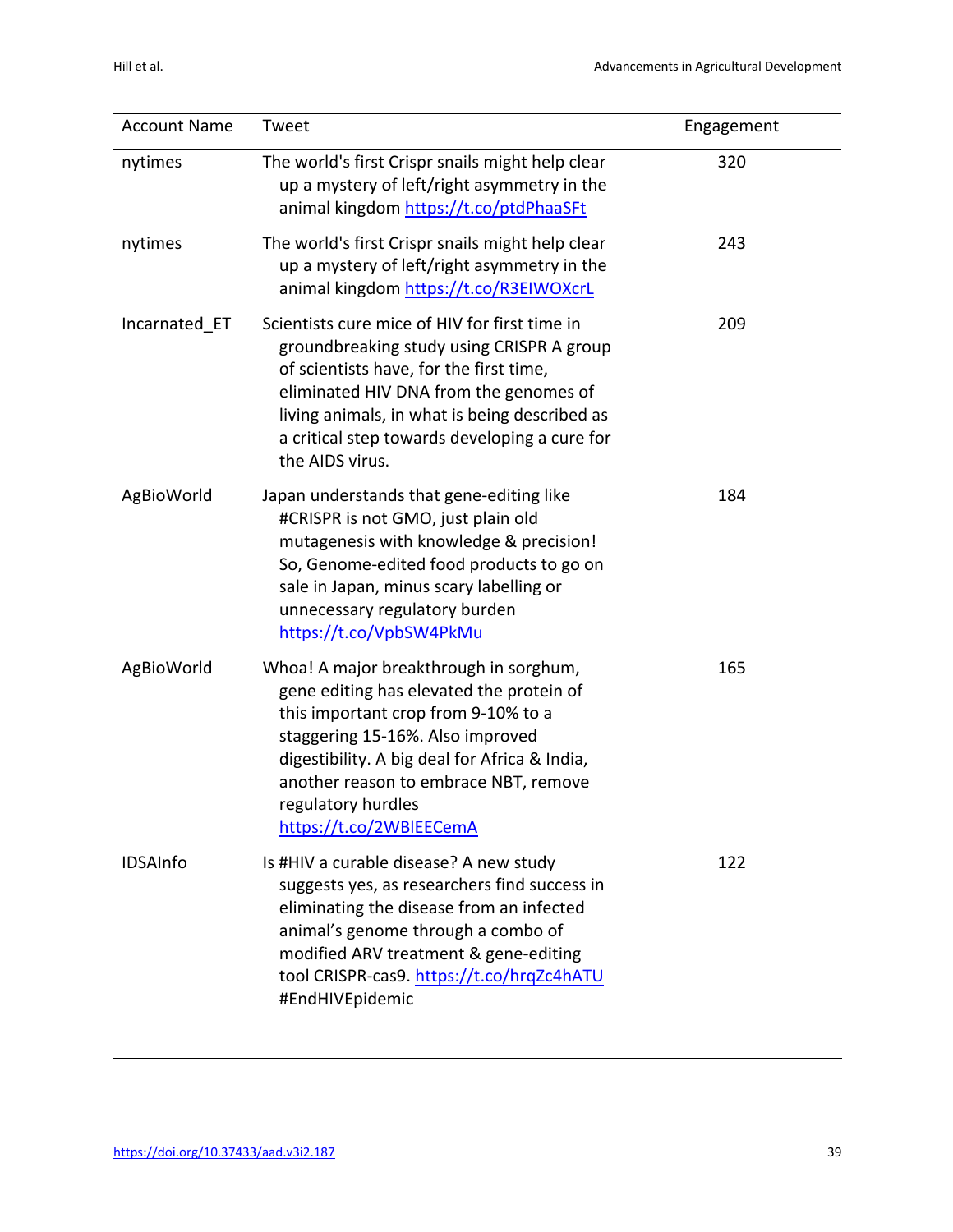| <b>Account Name</b> | Tweet                                                                                                                                                                                                                                                                                                      | Engagement |
|---------------------|------------------------------------------------------------------------------------------------------------------------------------------------------------------------------------------------------------------------------------------------------------------------------------------------------------|------------|
| WIREDScience        | Crispr works in almost every animal that<br>scientists have tried, from silkworms to<br>monkeys, and in just about every cell<br>type-kidney cells, heart cells, you name it.<br>What's more, Crispr is both fast and cheap.<br>So how far do we want it to go?<br>https://t.co/uueH6Bqbh0                 | 121        |
| <b>BioBeef</b>      | So I binge watched #UnnaturalSelection on<br>Netflix last night 'cause that is what animal<br>geneticists with an interest in #scicomm do<br>on a Friday night, & have some thoughts<br>around agricultural applications of genome<br>editing so I wrote a BLOG @ucanr @ucdavis<br>https://t.co/pUb0jEPSC7 | 117        |

*Note*. Engagement is number of replies, retweets, and likes of an original tweet.

### **RQ3: What was the sentiment of those tweets?**

Meltwater's natural language processing algorithm assigned a sentiment of positive, negative, or neutral to each tweet based on the overall tone of the message (Bishop, n.d.). Of all collected tweets (*N* = 13,189), Meltwater coded 5,083 (38.5%) as positive, 1,840 (14.0%) as negative, and 6,266 (47.5%) as neutral in tone. Peak positive sentiment occurred in November 2019 with 64% of tweets during the month having an overall positive tone. Peak negative sentiment occurred in February 2019, with 52% of tweets during the month having an overall negative tone. Peak neutral sentiment occurred in August 2019, with 62% of tweets during the month having an overall neutral tone. Figure 4 presents the sentiment of tweets during the time period of the study.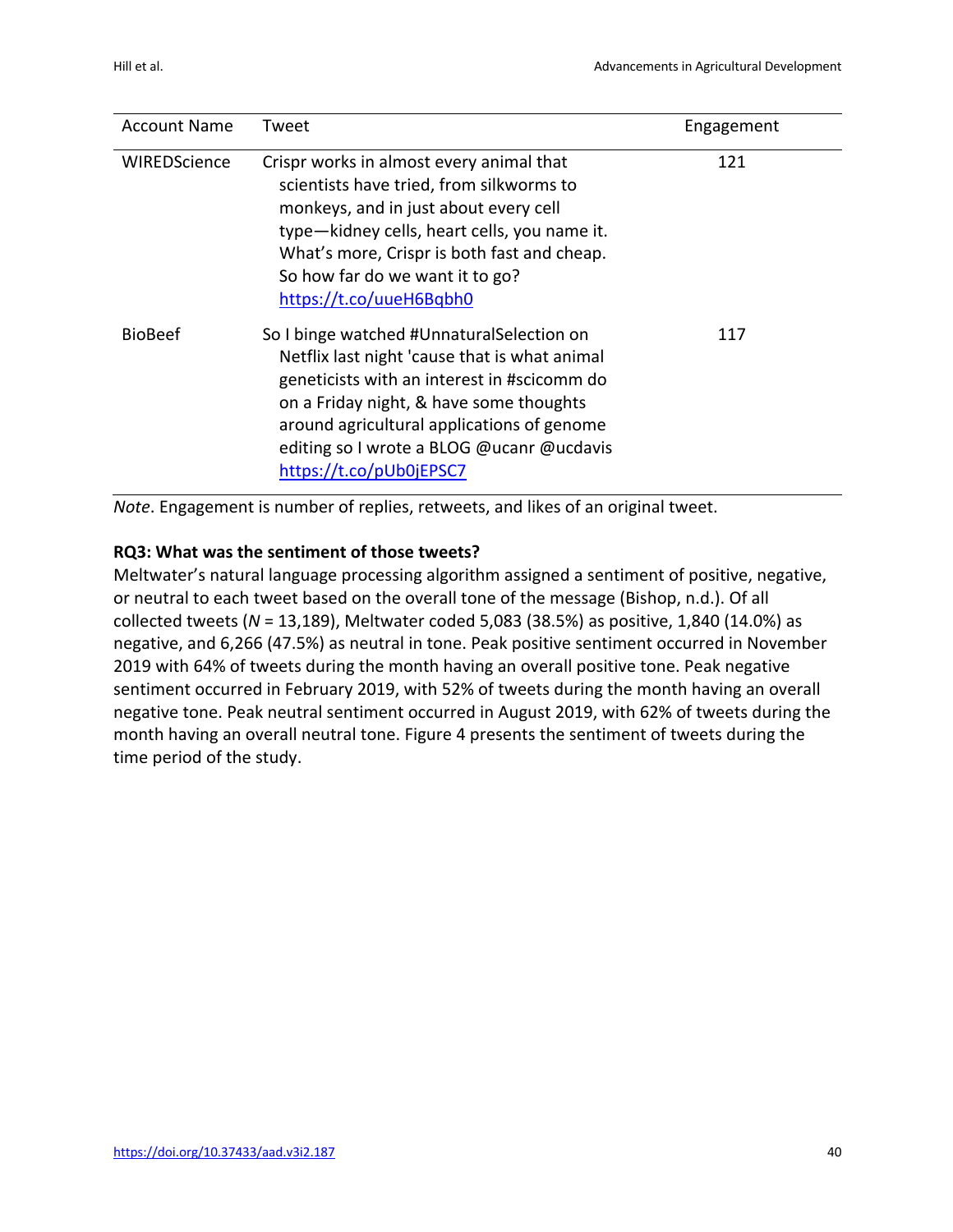#### **Figure 4**



*Sentiment of Gene Editing in Agriculture Tweets* 

#### **RQ4: How does tweet reach and engagement vary based on tweet sentiment?**

A Kruskal-Wallis H test was utilized to address if tweet reach varied based on tweet sentiment, because a visual inspection of a boxplot indicated outliers too extreme to allow for ANOVA statistical analysis, but also too valuable to be removed from the data set (Field, 2017; Laerd Statistics, n.d.). As such, a Kruskal-Wallis H test was run to determine if there were differences in tweet reach between three groups of tweet sentiment: positive (*n* = 5,083), negative (*n* = 1,511), and neutral (*n* = 6,595). Distributions of reach were similar for all groups, as assessed by visual inspection of a boxplot, therefore requiring a comparison of medians (Laerd Statistics, n.d.). Median reach was statistically significantly different between groups,  $\chi^2(2)$  = 8.279,  $p$  = .016. To determine differences between groups, pairwise comparisons were performed using Dunn's (1964) procedure with a Bonferroni correction for multiple comparisons. Adjusted *p*-values are presented. Post hoc analysis revealed statistically significant differences in median tweet reach between positive sentiment (*Mdn* = 944.00) and neutral sentiment (*Mdn* = 1011.00) tweets (*p* = .023), but not between positive sentiment and negative sentiment (*Mdn* = 915.00) (*p* = 1.00), or negative sentiment and neutral sentiment (*p* = .211).

To eliminate duplicated data, 7,022 retweets were removed from the population to focus on original tweet engagement. Additionally, 2,928 tweets received no replies, retweets, or likes, so these outliers were removed from the dataset in order to determine if a difference in sentiment elicits a difference in the amount of engagement. These steps left a sample of *n* = 3,239 tweets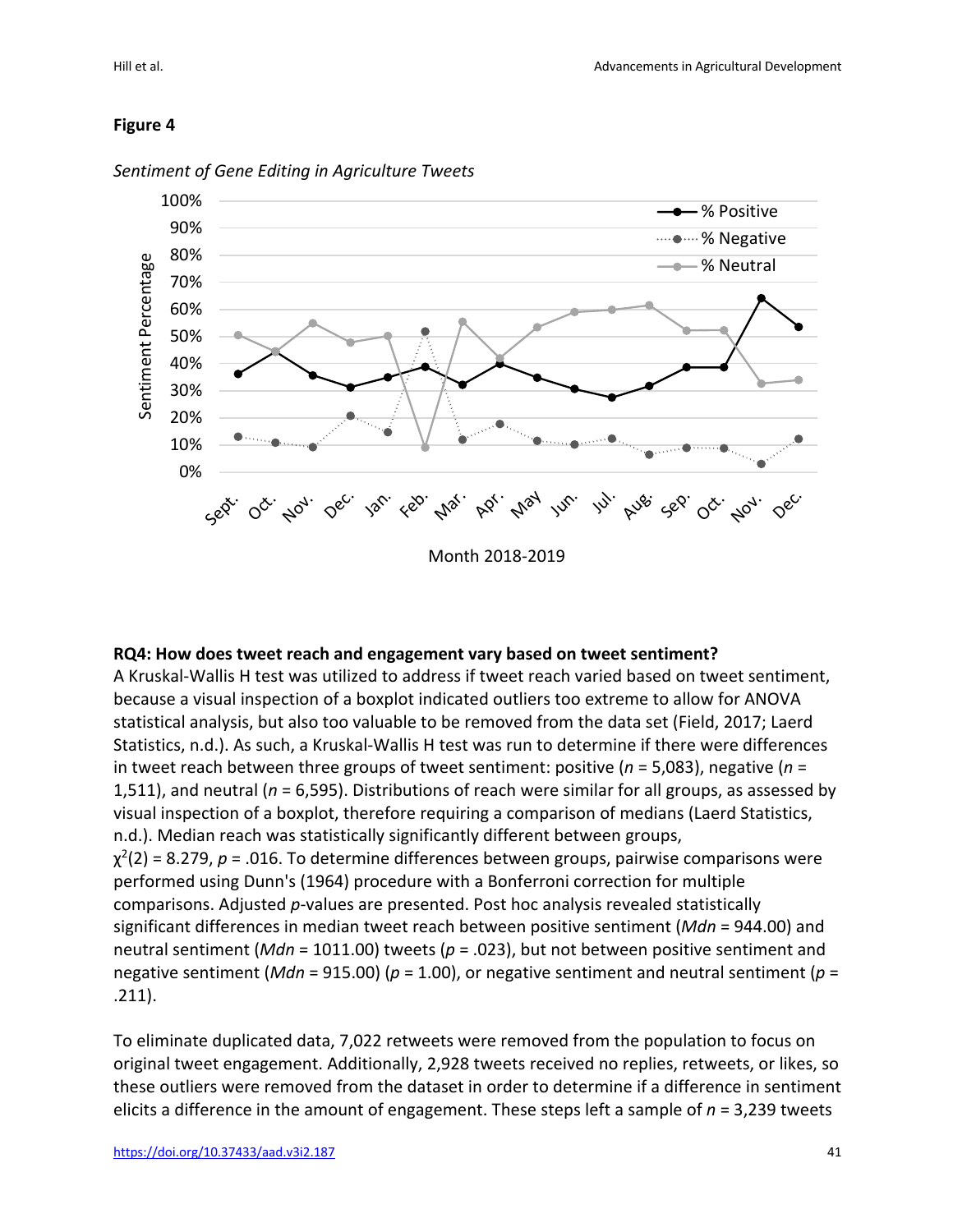for statistical analysis. A Kruskal-Wallis H test was utilized to address if tweet engagement varied based on tweet sentiment because a visual inspection of a boxplot indicated outliers too extreme to allow for ANOVA statistical analysis, but also too valuable to be removed from the data set (Field, 2017; Laerd Statistics, n.d.). As such, a Kruskal-Wallis H test was run to determine if there were differences in tweet engagement between three groups of tweet sentiment: positive (*n* = 1,285), negative (*n* = 417), and neutral (*n* = 1,537). Distributions of reach were not similar for all groups, as assessed by visual inspection of a boxplot, requiring a comparison of mean rank (Laerd Statistics, n.d.). Engagement was statistically significantly different between sentiment groups,  $\chi^2(2)$  = 14.650, p = .001. To determine differences between groups, pairwise comparisons were performed using Dunn's (1964) procedure with a Bonferroni correction for multiple comparisons. Adjusted *p*-values are presented. Post hoc analysis revealed statistically significant differences in tweet engagement between positive sentiment (mean rank *=* 1696.15) and neutral sentiment (mean rank *=* 1573.77) tweets (*p* = .001), as well as between positive sentiment and negative sentiment (mean rank *=* 1555.75) (*p*  $=$  .021), but not negative sentiment and neutral sentiment ( $p = 1.00$ ).

### **Conclusions, Discussion, and Recommendations**

As people form their opinion about gene editing applications in agriculture, they turn to social media to seek and share information and opinions on the topic (Gil de Zúñiga, et al., 2012; Hughes et al., 2012). The associated sharing, liking, and tweeting behaviors mark the communication structure within the Twitter social system (Rogers, 2003). Communications strategies promoting the positive implications of gene editing applications in agriculture rest on an understanding of how the public discusses the technology (Brossard, 2019; Wirz et al., 2020).

Findings suggest Twitter users are marking their information exchange within the social system with increased participation in the form of replies, retweets, and likes as well as greater positivity (Kee et al., 2016; Rogers, 2003). This bodes well for the concern that negative public opinion of genetically modified organisms could carry over to products of gene editing (Rose et al., 2020; Shew et al., 2018).

As communicators will seek to expand the conversation about applications of gene editing, results indicate mass media channels hold the greatest opportunity to do so. All but one of the top 10 accounts with the greatest reach represent a news platform. Mass media channels, such as these, hold the greatest opportunity to influence knowledge acquisition about gene editing in agriculture by linking Twitter users to information outside of the social system (Rogers, 2003). Results indicated neutrally toned messages tended to reach a wider audience than positively toned tweets, but otherwise, there were no significant differences between sentiment and tweet reach. This result adds nuance to the findings of Zhu et al. (2020) who only examined reach of positive versus negative messages and found negative messages to be shared among a wider audience. Additional investigation of how the tone of tweets affects information diffusion is needed (Zhu et al., 2020).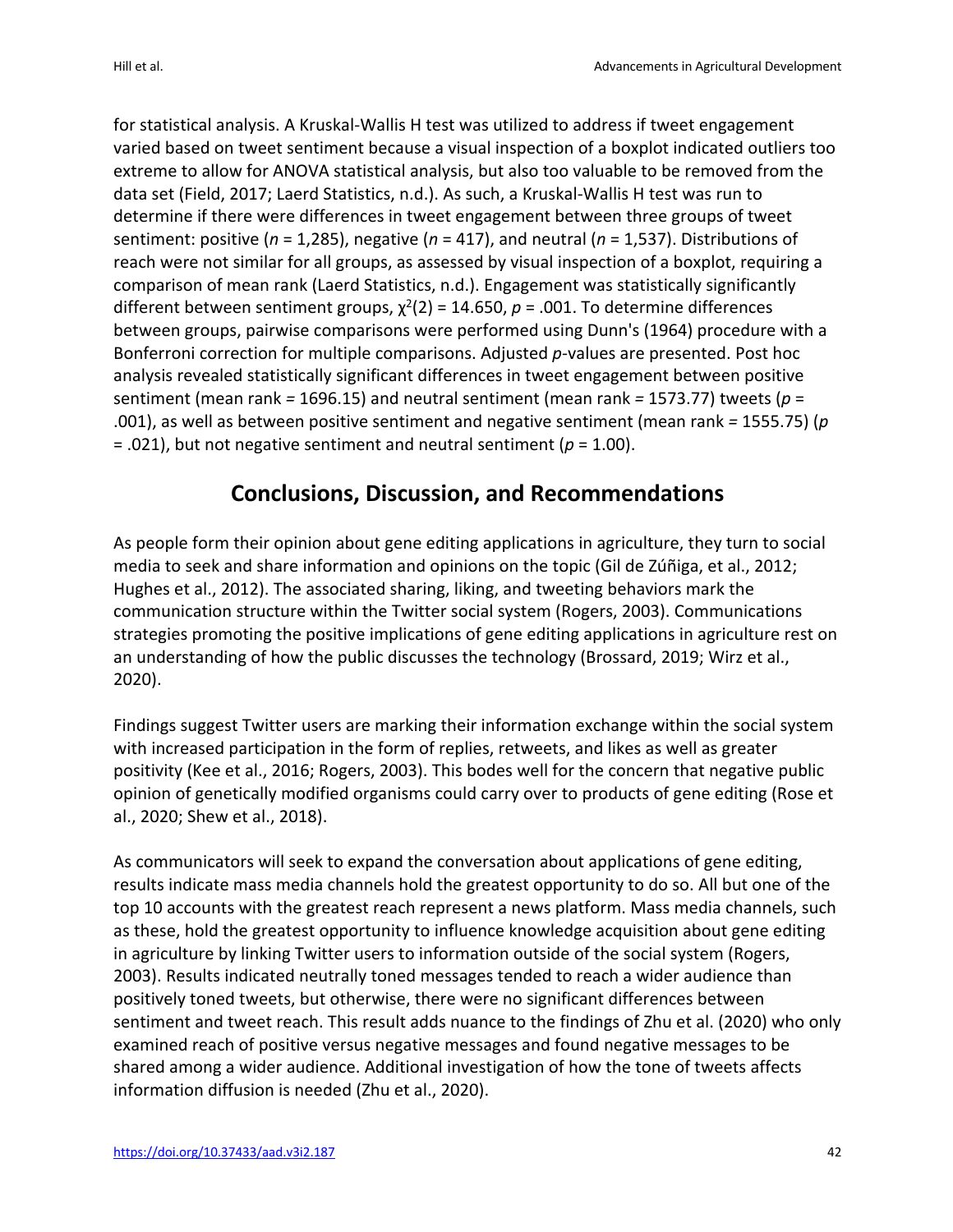Engagement with the conversation about gene editing can be an indicator of interaction among the social system as well as approval of or agreement with the message (Grabbert et al., 2019; Kee et al., 2016; Rogers, 2003). Both are goals among communicators who desire to create content that fosters conversation and encourages feedback from the audience. More than half of the tweets in this study were retweets. Higher engagement (a combination of retweets, replies and likes) was associated with positively toned tweets compared to negative or neutral tweets. This finding is in contrast with previous literature, which found negatively toned tweets to elicit higher engagement (Meng et al., 2018; Zhu et al., 2020). More investigation is needed, but our findings suggest as communicators seek to elicit engagement with content regarding gene editing in agriculture, they should consider creating messages with an optimistic or affirmative sentiment instead of fearful or indifferent tones.

Peaks and valleys in the datasets are cause for further inquiry into the information shared during a given month that received the greatest reach or engagement among the gene-editing in agriculture conversation on Twitter. A review of the top tweets in terms of reach and engagement by month reveal timely studies as well as policy speculation and updates regarding applications of gene-editing garner heightened attention. This suggests people are curious about gene-editing and also follow the regulatory journey of its applications.

In the future, researchers should consider a longitudinal study to see how characteristics of the Twitter discourse around gene editing in agriculture changes over time with the advancement and prevalence of the technology. Researchers should identify opinion leaders in gene editing to understand who may be driving the innovation-decision process among the public and across subsequent community networks.

To better understand public opinion of gene editing in agriculture, conversation about the topic could be monitored on other social media platforms as well as public opinion polls. A content analysis of the mass media channels on Twitter sharing information regarding gene editing in agriculture could give insight into what information readers are gathering about the topic. In addition, researchers should work with practitioners to develop and experimentally test messages with different sentiments to identify performance differences in a more controlled environment.

## **References**

- Ahmed, Y. A., Ahmad, M. N., Ahmad, N., & Zakaria, N. H. (2019). Social media for knowledgesharing: A systematic literature review*. Telematics and Informatics*, 37, 72–112. https://doi.org/10.1016/j.tele.2018.01.015
- Berger, J. (2014). Word of mouth and interpersonal communication: A review and directions for future research*. Journal of Consumer Psychology, 24*(4), 586–607. https://doi.org/10.1016/j.jcps.2014.05.002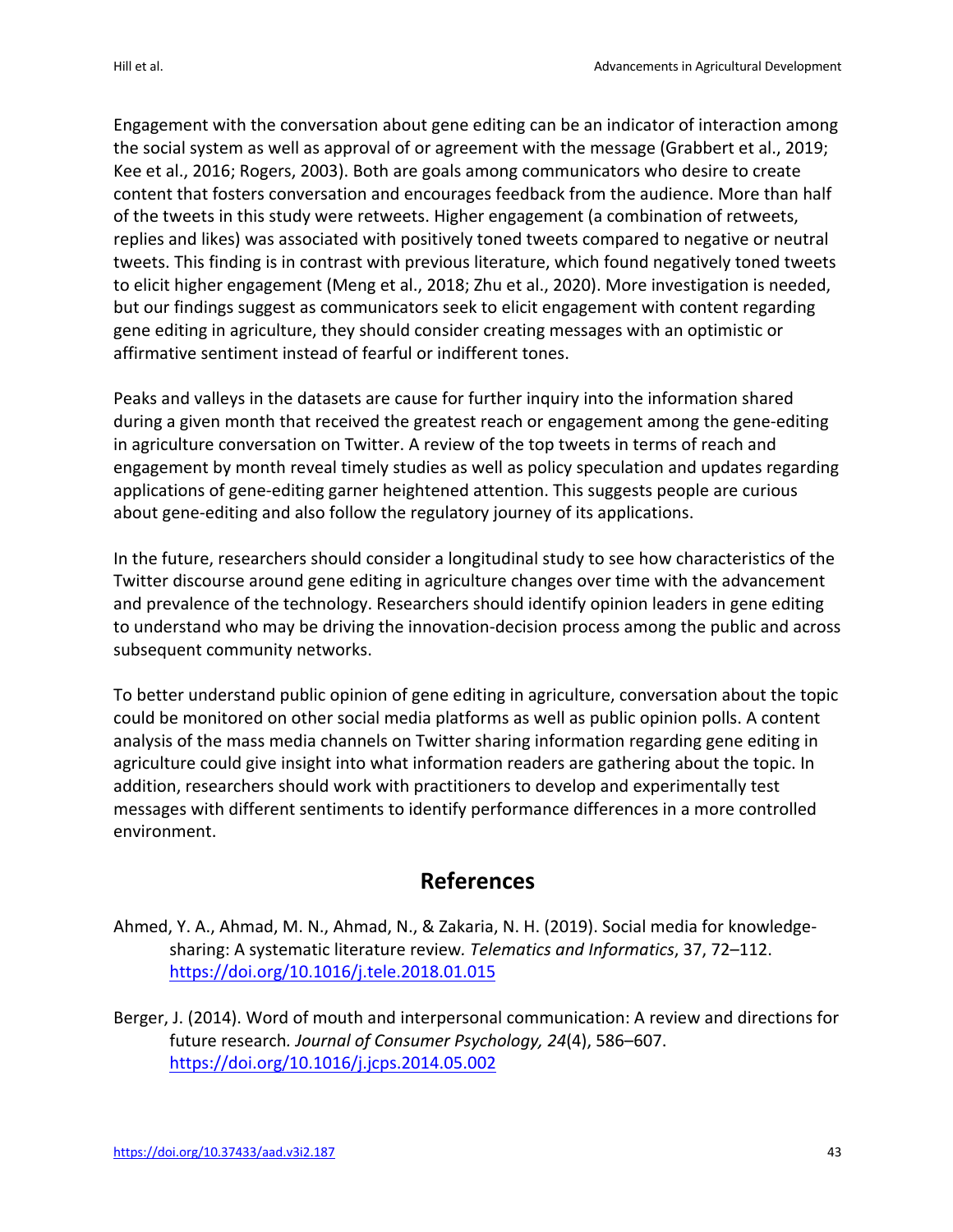- Bishop, R. (n.d.). How is sentiment assigned? Retrieved from https://help.meltwater.com/en/articles/4064558-how-is-sentiment-assigned
- Boyd, D. M., & Ellison, N. B. (2007). Social network sites: Definition, history, and scholarship. *Journal of Computer-Mediated Communication, 13*(1), 210–230. https://doi.org/10.1111/j.1083-6101.2007.00393.x
- Brossard, D. (2019). Biotechnology, communication and the public: Keys to delve into the social perception of science. *Mètode Science Studies Journal, 9*, 39–45. https://doi.org/10.7203/metode.9.11347
- Busquet, F., & Vinken, M. (2019). The use of social media in scientific research and creative thinking. *Toxicology in Vitro, 59*, 51–54. https://doi.org/10.1016/j.tiv.2019.04.006
- Doxzen, K., & Henderson, H. (2020). Is this safe? Addressing societal concerns about CRISPRedited foods without reinforcing GMO framing. *Environmental Communication, 14*(7), 865–871. https://doi.org/10.1080/17524032.2020.1811451
- Field, A. (2017). *Discovering statistics using IBM SPSS statistics* (5th ed.) SAGE.
- Funk, C., Gottfried, J., & Mitchell, A. (2017, September 20). *Science news and information today.*  Pew Research Center. https://www.journalism.org/2017/09/20/science-news-andinformation-today/
- Gan, B. (2021, June 14). The importance of social media metrics definitions and calculations. *Meltwater*. https://www.meltwater.com/en/blog/measure-your-clients-goals
- Gil de Zúñiga, H., Jung, N., & Valenzuela, S. (2012). Social media use for news and individual's capital, civic engagement and political participation*. Journal of Computer-Mediated Communication, 17*(3), 319–336. https://doi.org/10.1111/j.1083-6101.2012.01574.x
- Grabbert, M., Khoder, W. Y., Gratzke, C., Paffenholz, P., Salem, J., & Bauer, R. M. (2019). Comprehensive analysis of Twitter activity on #Incontinence*. Neurourology and Urodynamics*, *39*(1), 440–446. https://doi.org/10.1002/nau.24227
- Guertin, L. E., & McGuire, R. M., & Torres, A. (2018). *Public perception of human applications of CRISPR gene editing* (Interactive qualifying project). Worcester Polytechnic Institute. https://digitalcommons.wpi.edu/iqp-all/2911/
- Huang, S., Weigel, D., Beachy, R. N., & Li, J. (2016). A proposed regulatory framework for genome-edited crops. *Nature Genetics, 48(2)*, 109 –111. http://dx.doi.org/10.1038/ng.3484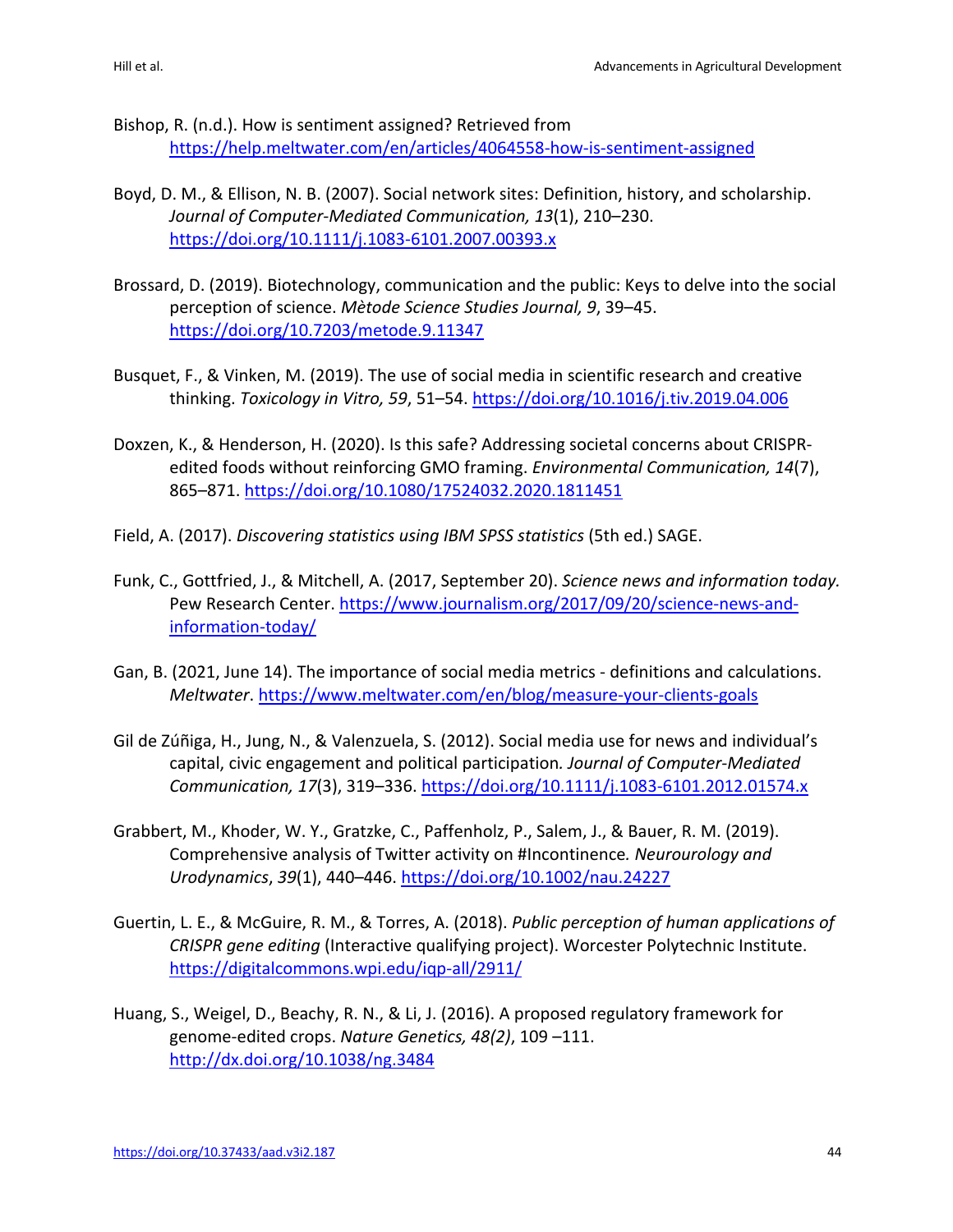- Hughes, D. J., Rowe, M., Batey, M., & Lee, A. (2012). A tale of two sites: Twitter vs. Facebook and the personality predictors of social media usage. *Computers in Human Behavior, 28*(2), 561–569. https://doi.org/10.1016/j.chb.2011.11.001
- Johnson, N. (2015, December 21). It is practically impossible to define 'GMOs'. Grist. https://grist.org/food/mind-bomb-its-practically-impossible-to-define-gmos/
- Kadam, S. A., & Joglekar, S. T. (2013). Sentiment analysis: An overview. *International Journal of Research in Engineering & Advanced Technology, 1*(4), 1–7. http://www.ijreat.org/Papers%202013/Issue4/IJREATV1I4016.pdf
- Kee, K. F., Sparks, L., Struppa, D. C., Mannucci, M. A., & Damiano, A. (2016). Information diffusion, Facebook clusters, and the simplicial model of social aggregation: A computational simulation of simplicial diffusers for community health interventions. *Health Communication, 31*(4), 385–399. https://doi.org/10.1080/10410236.2014.960061
- Kraft, P. W., Krupnikov, Y., Milita, K., Ryan, J. B., & Soroka, S. (2020). Social media and the changing information environment: Sentiment differences in read versus recirculated news content. *Public Opinion Quarterly, 84*(S1), 195–215. https://doi.org/10.1093/poq/nfaa015
- Laerd Statistics (n.d.). *Kruskal-Wallis H test using SPSS Statistics. Statistical tutorials and software guides*. Retrieved from https://statistics.laerd.com/spss-tutorials/kruskalwallis-h-test-using-spss-statistics.php
- López-Goñi, I., & Sánchez-Angulo, M. (2018). Social networks as a tool for science communication and public engagement: Focus on Twitter. *FEMS Microbiology Letters, 365(2)*, 1–4. https://doi.org/10.1093/femsle/fnx246
- Meng, J., Peng, W., Tan, P. N., Liu, W., Cheng, Y., & Bae, A. (2018). Diffusion size and structural virality: The effects of message and network features on spreading health information on Twitter. *Computers in Human Behavior, 89*, 111–120. https://doi.org/10.1016/j.chb.2018.07.039
- Metje-Sprink, J., Menz, J., Modrzejewski, D., & Sprink, T. (2019). DNA-free genome editing: Past, present and future. *Frontiers in Plant Science, 9*, Article 1957. https://www.doi.org/10.3389/fpls.2018.01957
- Mitchell, A., Shearer, E., & Stocking, G. (2021). *News on Twitter: Consumed by most users and trusted by many.* Pew Research Center. https://www.pewresearch.org/journalism/2021/11/15/news-on-twitter-consumed-bymost-users-and-trusted-by-many/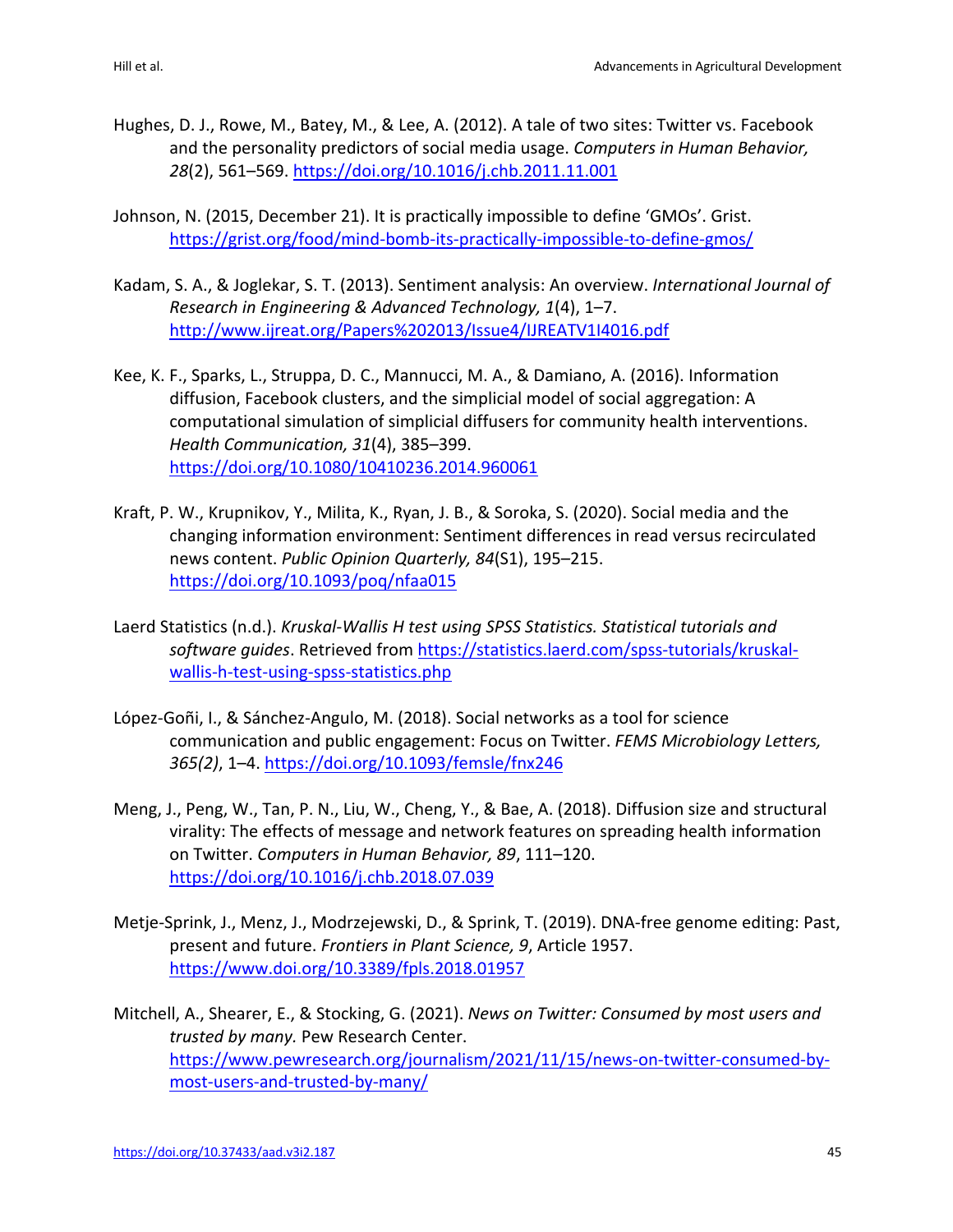- Molteni, M. (2019, March 12). *The WIRED guide to Crispr.* WIRED. Retrieved from https://www.wired.com/story/wired-guide-to-crispr/
- Pennell, M. (2016). More than food porn: Twitter, transparency, and food systems. *Gastronomica: The Journal of Critical Food Studies, 16*(4), 33–43. https://doi.org/10.1525/gfc.2016.16.4.33
- Resch, B., Summa, A., Zeile, P., & Strube, M. (2016). Citizen-centric urban planning through extracting emotion information from Twitter in an interdisciplinary space-time linguistic algorithm. *Urban Planning, 1(2)*, 114–127. https://doi.org/10.17645/up.v1i2.617
- Roberts, H., Resch, B., Sadler, J., Chapman, L., Petutschnig, A., & Zimmer, S. (2018). Investigating the emotional responses of individuals to urban green space using Twitter data: A critical comparison of three different methods of sentiment analysis. U*rban Planning, 3*(1), 21–33. https://doi.org/10.17645/up.v3i1.1231
- Rogers, E. M. (2003). *Diffusion of innovations* (5th ed.). Free Press.
- Rose, K. M., Brossard, D., & Scheufele, D. A. (2020). Of society, nature, and health: How perceptions of specific risks and benefits of genetically engineered foods shape public rejection. *Environmental Communication*, *15*(7), 1017–1031. https://doi.org/10.1080/17524032.2019.1710227
- Scheufele, D. A., Jamieson, K. H., & Kahan, D. (2017). Conclusion on the horizon: The changing science communication environment. In K. H. Jamison, D. Kahan, & D. A. Scheufele (Eds.), *The Oxford handbook of the science of science communication* (pp. 461–467). Oxford University Press.
- Shew, A. M., Nalley, L. L., Snell, H. A., Nayga Jr., R. M., & Dixon, B. L. (2018). CRISPR versus GMOs: Public acceptance and valuation. *Global Food Security, 19*, 71–80. https://doi.org/10.1016/j.gfs.2018.10.005
- Siebert, M. M. (2019). *Genetically modified salmon and the future of food: A qualitative content analysis of Twitter* [Doctoral dissertation, The University of New Mexico]. ProQuest One Academic. https://digitalrepository.unm.edu/cj\_etds/125/
- Tagliabue, G. (2015). The nonsensical GMO pseudo-category and a precautionary rabbit hole. *Nature Biotechnology, 33*(9), 907–908. https://doi.org/10.1038/nbt.3333
- Turnbull, C., Lillemo, M., & Hvoslef-Eide, T. A. K. (2021). Global regulation of genetically modified crops amid the gene edited crop boom–A review. *Frontiers in Plant Science, 12*, 258, Article 630396. https://doi.org/10.3389/fpls.2021.630396